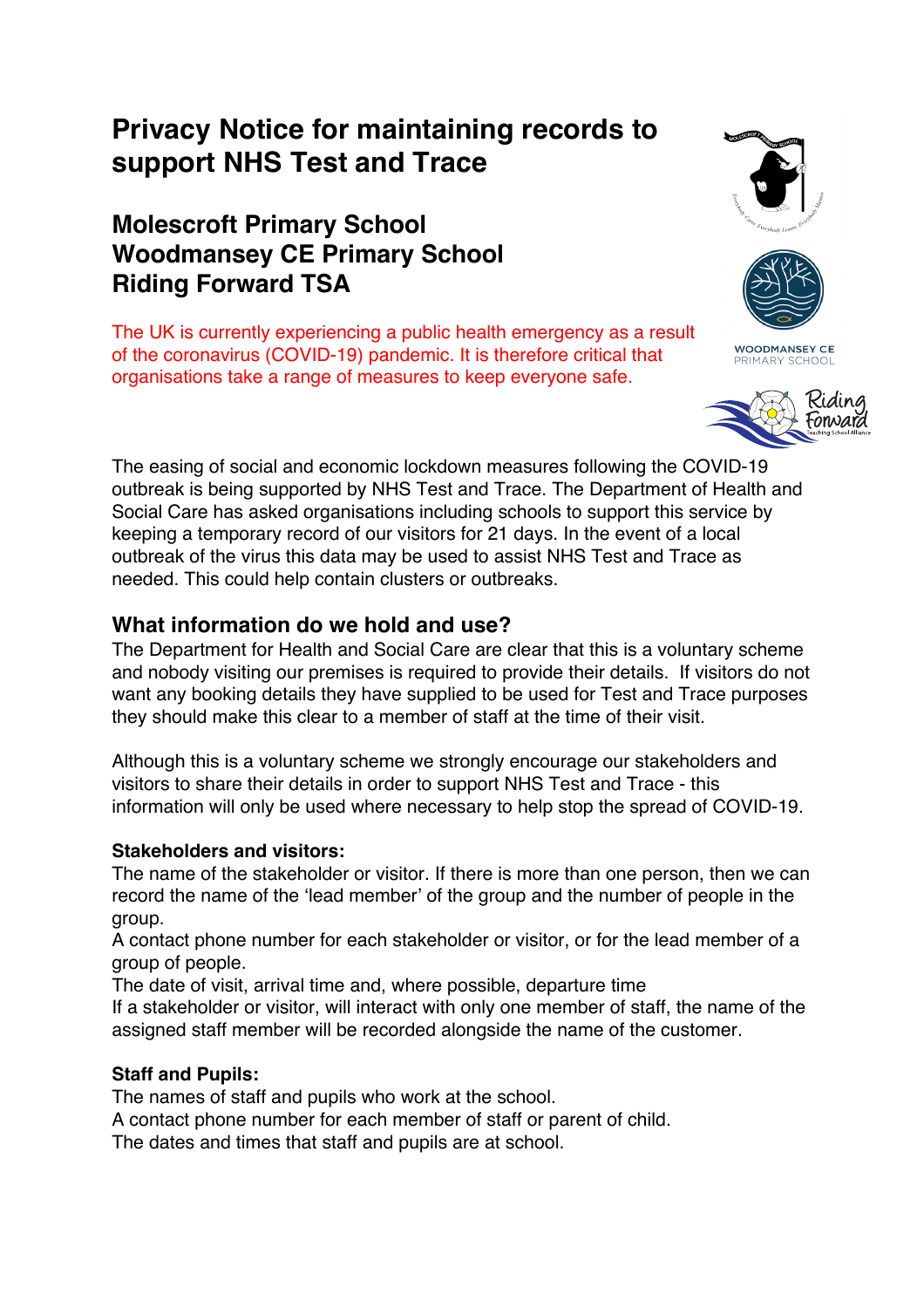This information will be gathered by registration. Where this is not practical it will be collected at the point that stakeholders or visitors, enter the premises.

Recording both arrival and departure times (or estimated departure times) will help reduce the number of staff or pupils needing to be contacted by NHS Test and Trace.

The accuracy of the information provided will be the responsibility of the individual who provides it. The school will not verify any stakeholder or visitor, identity for NHS Test and Trace purposes.

#### **On what grounds do we use the information?**

Our lawful basis under GDPR when using your information is as follows:

Processing is necessary for the performance of a task carried out in the public interest or in the exercise of official authority The school will not process any special category data for this purpose.

#### **How do we collect this information?**

Information is collected in a number of ways:

From persons entering school premises or booked to attend a function, event or meeting at our premises

From our existing employee and pupil records and on entering school premises.

#### **Who do we share your information with?**

In the event of a local outbreak of COVID-19 names and contact details of visitors to our sites may be provided to the NHS to support Test and Trace work.

NHS Test and Trace will ask for these records only where it is necessary, either because someone who has tested positive for COVID-19 has listed the school premises as a place they visited recently, or because our premises have been identified as the location of a potential local outbreak of COVID-19.

NHS Test and Trace will work with you, if contacted, to ensure that information is shared in a safe and secure way.

#### **If you are contacted by NHS Test and Trace Contact tracers will:**

call you from 0300 013 5000 send you text messages from 'NHStracing' ask you to sign in to the NHS Test and Trace contact-tracing website:

#### **NHS Test and Trace contact-tracing How long do we store it and is it secure?**

Information that is collected and stored solely for NHS Test and Trace will be retained for 21 days. This reflects the incubation period for COVID-19 (which can be